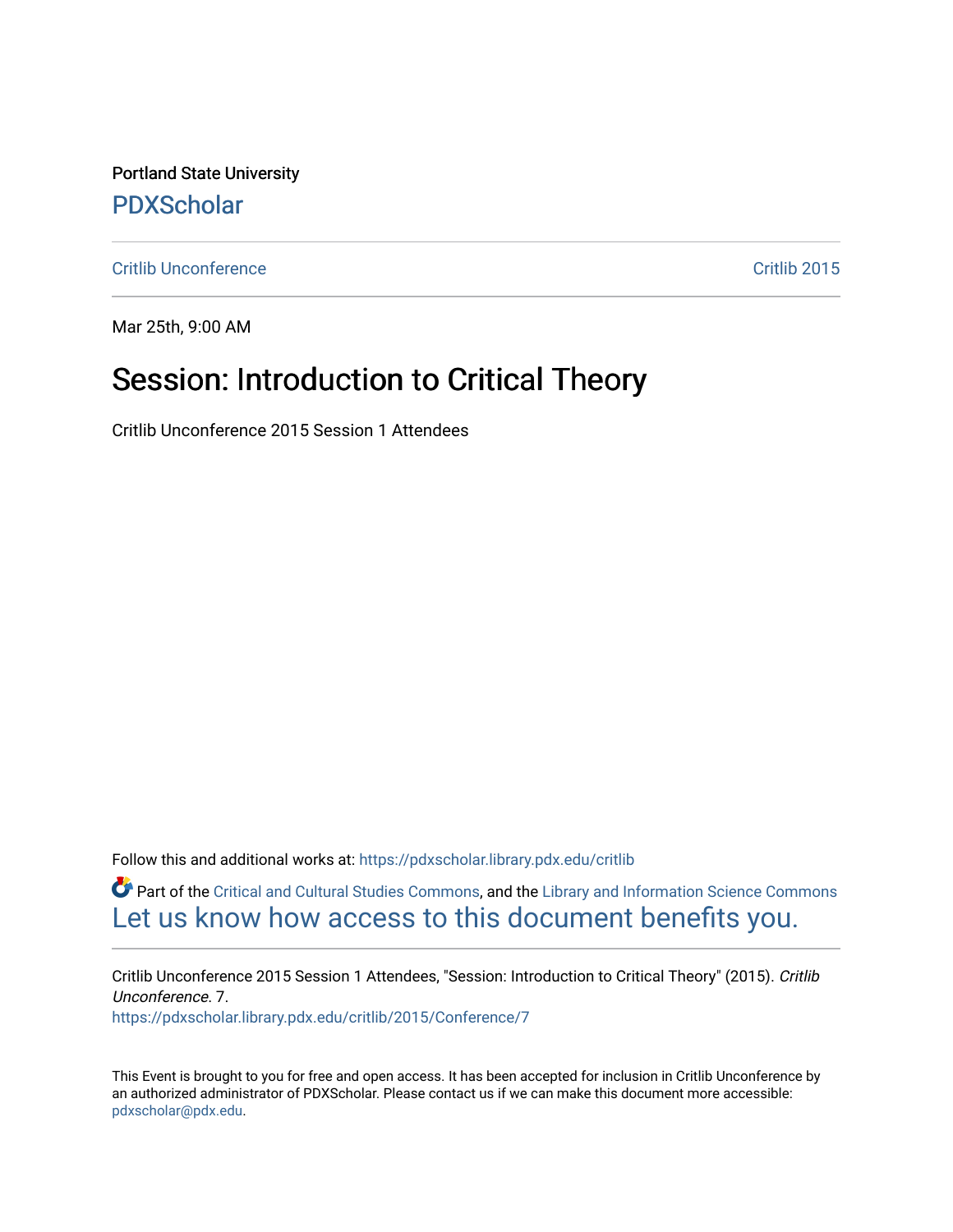## Session 1, 9:30-10:30:

HI Folks! Lydia here! This is the really quick and dirty critical theory overview presentation file that I made for this session: <https://www.haikudeck.com/critical-theory---some-basics-education-presentation-OSAXY6MvD2>

PLEASE refer to it and embellish, add, detract, critique, etc!

Lydia introduces herself and notes she volunteered to do this. She notes its an honor to present in front of so many people she respects!

Very broad review of some basics of critical theory - in under 6 minutes!

Basic concepts:

 Structuralism - idea that our experiences are in relation to something bigger than us Post-structuralism - 60s, 70s - more than structures that assign meaning to us, but multiple structures that can layer meaning Violent hierarchies - black/white, teacher/student - all reductivist De-construct paired meanings, expose complexities/gray areas, destabilize what they mean through investigation Time matters when talking about meaning - signs change over time; between cultures Cultural meanings attached to our experiences; but different to everyone

 Baudrillard - simulacrum Foucault - panopticon

70s,early 80s - contemporary feminist theories

 Judith Butler and gender theory - gender performativity; archetypes that are created and performedo Queer theory - gender is disruptive and how do we embody the deviant, perverse; deviate from the established; reassigning multiple signs/multiple signifiers on something

 Critical race theory - premise that institutions/structures are founded on history of colonialism, white supremecist, racist, based on slavery Read The New Jim Crow book - recommendation from participant; Playing Indian recommended as well

Intersectionality - combining all of the topics in one space

What is the definition of praxis: the wedding of theory and practice - apply what you learn to what you do (instruction perspective); reflection to apply what you learn

Can you do it by yourself?

Let's add more to post-structuralism

 Poststructuralism - looking really focused at systems of power and class; there are multiple signs that can mean things; example of panoptican - e.g. prison - physically a prison but can represent power

 Structuralism was all about ordering, structuring, pinning things down; post-structuralism destabilized that, systems are messy and the way we understand things isn't clean and easy; it adds the idea of context to understanding things

Default; codification - embedded in our thinking - e.g. man = white man with masculine presence

e.g. "childhood" - Intended and unitended consequence

Jacques Derrida is a prominent post-structuralist interested in the destabilizing of vocabulary and language structures

Critlib twitter - excludes people who don't have the vocabulary;

is there a way to be more approachable?

how do you have theoretical understanding vs. action/roots in social justice without the theoretical foundation (more intuitive/ lived experience)

Theorists were able to gain recognition by using powerful language

Call out culture online - not educational space? This, right here, is an educational space <https://xkcd.com/10> 53/

learning happens in discomfort

black geek twitter; black intellectual twitter - exist side-by-side - interesting space to observe